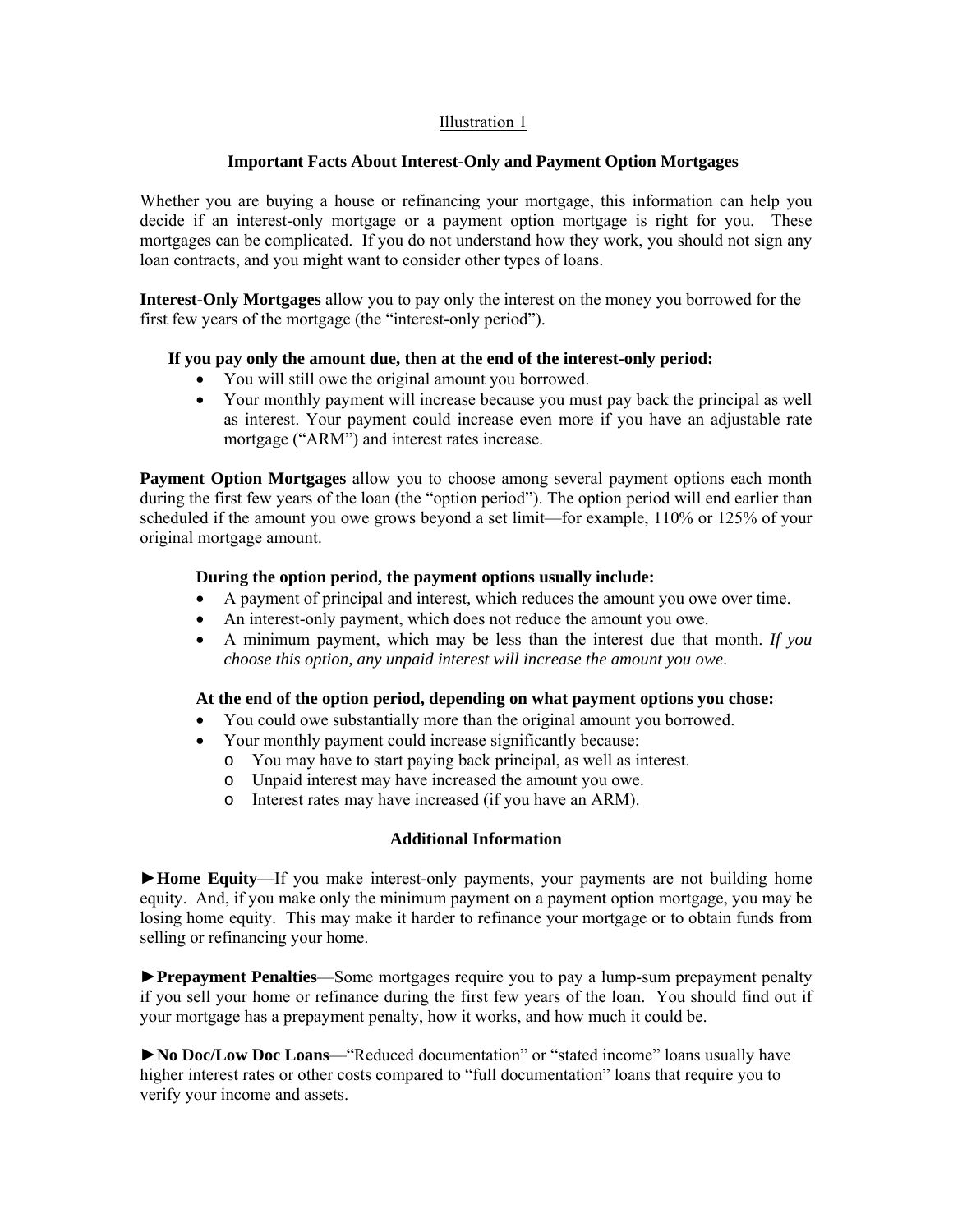Illustration 2

# **SAMPLE MORTGAGE COMPARISON**

*(Not actual loans available)* 

**Sample Loan Amount \$200,000 – 30-Year Term – Interest Rates For Example Purposes Only** 

|                                                                                               | <b>Traditional Fixed</b><br><b>Rate Mortgage</b><br>(7%) | <b>5-Year Interest-Only ARM</b><br>(initial rate 7%;<br>maximum rate 12%) | <b>Payment Option ARM</b><br>(rate in $1st$ month 2%; variable rate after $1st$<br>month (starting at 7%); maximum rate 12%) |  |  |
|-----------------------------------------------------------------------------------------------|----------------------------------------------------------|---------------------------------------------------------------------------|------------------------------------------------------------------------------------------------------------------------------|--|--|
| <b>REQUIRED MONTHLY PAYMENTS</b>                                                              |                                                          |                                                                           |                                                                                                                              |  |  |
| Years 1-5                                                                                     | \$1,331                                                  | \$1,167                                                                   | \$739-\$987<br>(increasing annually)                                                                                         |  |  |
| Year $6 - if$ rates<br>don't change                                                           | \$1,331                                                  | \$1,414                                                                   | \$1,565                                                                                                                      |  |  |
| Year $6$ – if rates<br>rise $2\%$                                                             | \$1,331                                                  | \$1,678                                                                   | \$1,859                                                                                                                      |  |  |
| Year $8 - if$ rates<br>rise $5\%$                                                             | \$1,331                                                  | \$2,094                                                                   | \$2,319                                                                                                                      |  |  |
| <b>EFFECT ON LOAN BALANCE AND HOME EQUITY</b>                                                 |                                                          |                                                                           |                                                                                                                              |  |  |
| <b>After 5 Years, How Much</b><br><b>Will You Owe?</b>                                        | \$188,263                                                | \$200,000                                                                 | \$221,486                                                                                                                    |  |  |
| <b>After 5 Years, How Much</b><br><b>Home Equity Have Your</b><br><b>Loan Payments Built?</b> | \$11,737                                                 | \$0                                                                       | <b>NEGATIVE \$21,486</b>                                                                                                     |  |  |